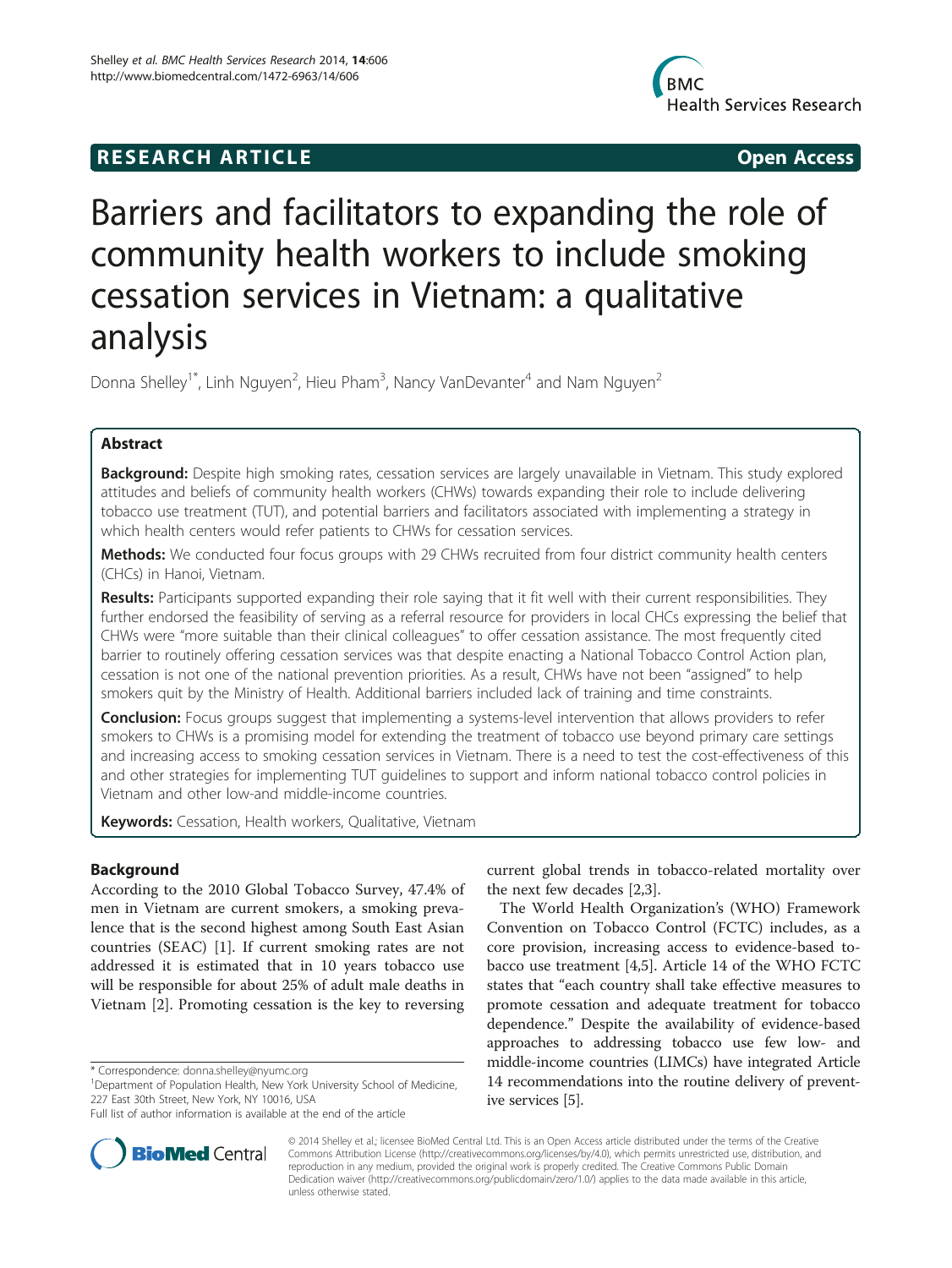Barriers to implementing cessation services in public health systems in LMICs include inadequate training of health care providers and lack of systems and staffing to support these services [[6](#page-6-0),[7](#page-6-0)]. In addition, although a growing literature demonstrates the effectiveness of strategies to increase the delivery of smoking cessation treatment in primary care, these studies have been conducted almost exclusively in high-income countries [\[8\]](#page-6-0). Effective implementation strategies include clinical reminder systems and linking health care settings with state and national telephone counseling programs via a referral system, thus offering providers the opportunity to delegate cessation counseling and follow-up [[9-12\]](#page-6-0).

Smoker's quitlines are an effective population-based method for increasing the reach of evidence-based tobacco use treatment. However, in LMICs this may not be a feasible option [\[13](#page-6-0)]. In fact, the WHO recently published guidelines for implementing Article 14 which state: "In order to promote tobacco cessation and develop tobacco dependence treatment as rapidly as possible, and at as low a cost as possible, countries should use existing resources and infrastructure" [\[13\]](#page-6-0). In Vietnam, as in other LMICs, there are infrastructure elements, including a robust public health delivery system with an extensive network of community health workers (CHWs) (referred to as village health workers in Vietnam) that could be leveraged to enhance tobacco use treatment. In LMICs, CHWs build bridges between the formal health system and communities increasing access to health services [\[14,15](#page-6-0)]. CHWs are critically important members of the public health care system. Therefore, it is surprising that in LMICs there are no studies evaluating the role of CHWs and/or village health workers as a referral resource for increasing access to evidence-based smoking cessation services, and we are aware of only one study in the U.S [\[16](#page-6-0)].

Because in Vietnam this workforce is referred to as village health workers (VHWs) we will use that term in this article. The primary purpose of this study was to examine the attitudes and beliefs among VHWs towards expanding their role to include delivering smoking cessation interventions and potential barriers and facilitator associated with implementing a VHW-delivered cessation intervention.

#### Methods

#### Study subjects and recruitment

The Vietnamese health care system is organized into four administrative levels: central, province, district and commune level. At the central level is the Ministry of Health (MOH), which formulates and implements national health policies and programs. The provincial-level health system consists of Provincial Health Departments and Preventive Health Centers, which are administered by the Provincial People's Committee in each province. At the district level, the District People's Committee

administers district health centers and district-level hospitals. Within districts the commune health centers (CHCs), which are comparable to community health centers in the US, serve as the primary access point for public health and preventive care services in Vietnam, each providing services for an average of 5000–7000 people in its surrounding community.

CHCs are staffed with five to six commune health providers including one physician and three to five other health professionals (e.g., assistant physicians, nurses, midwives and/or pharmacists). In addition, each CHC is supported by a network of eight to 10 VHWs who conduct outreach in the villages where their CHC is located. They are under the direct management and direction of the head of the CHC and, in addition to coordinating with the CHC medical staff, they collaborate with local leaders and community-based organizations in their village.

VHWs have five main responsibilities: 1) delivering health information; 2) delivering counseling on disease prevention; 3) promoting maternal and child health and family planning; 4) providing first aid care and referring patients to the CHC; and 5) implementing national health programs at the village level. In addition, they serve as a bridge between the local CHCs and the community by, for example, collaborating with clinicians at CHCs to provide home-based follow-up to ensure that patients are adhering to clinical care plans. VHWs work within a highly formal, vertical organizational structure in which they do not have the autonomy to develop new programs or adapt current prevention program to the local context.

#### Participant recruitment

We recruited participants from four CHCs in Hanoi Province. Together, these CHCs have 89 VHWs. Potential participants were invited to a meeting by the Director of each of the CHCs during which the research assistant provided an overview of the study. VHWs who were interested in participating were asked to provide contact information and sign up for pre- specified dates and times for the focus groups. Participants were eligible if they were working for at least one year as a VHW at the time of recruitment, and each received \$4 (80,000 VND) as compensation for his or her time. The institutional review boards of the Institute of Social Medical Studies (ISMS) and the New York University School of Medicine approved this research.

#### Data collection

Four focus groups were conducted in November 2012 with seven to eight VHWs in each  $(n = 29)$ . A doctoral level facilitator from ISMS, the partnering research institution in Vietnam, conducted the focus groups. We used a grounded theory approach in developing the interview guide (Additional file [1](#page-5-0)) that was informed by Bowen's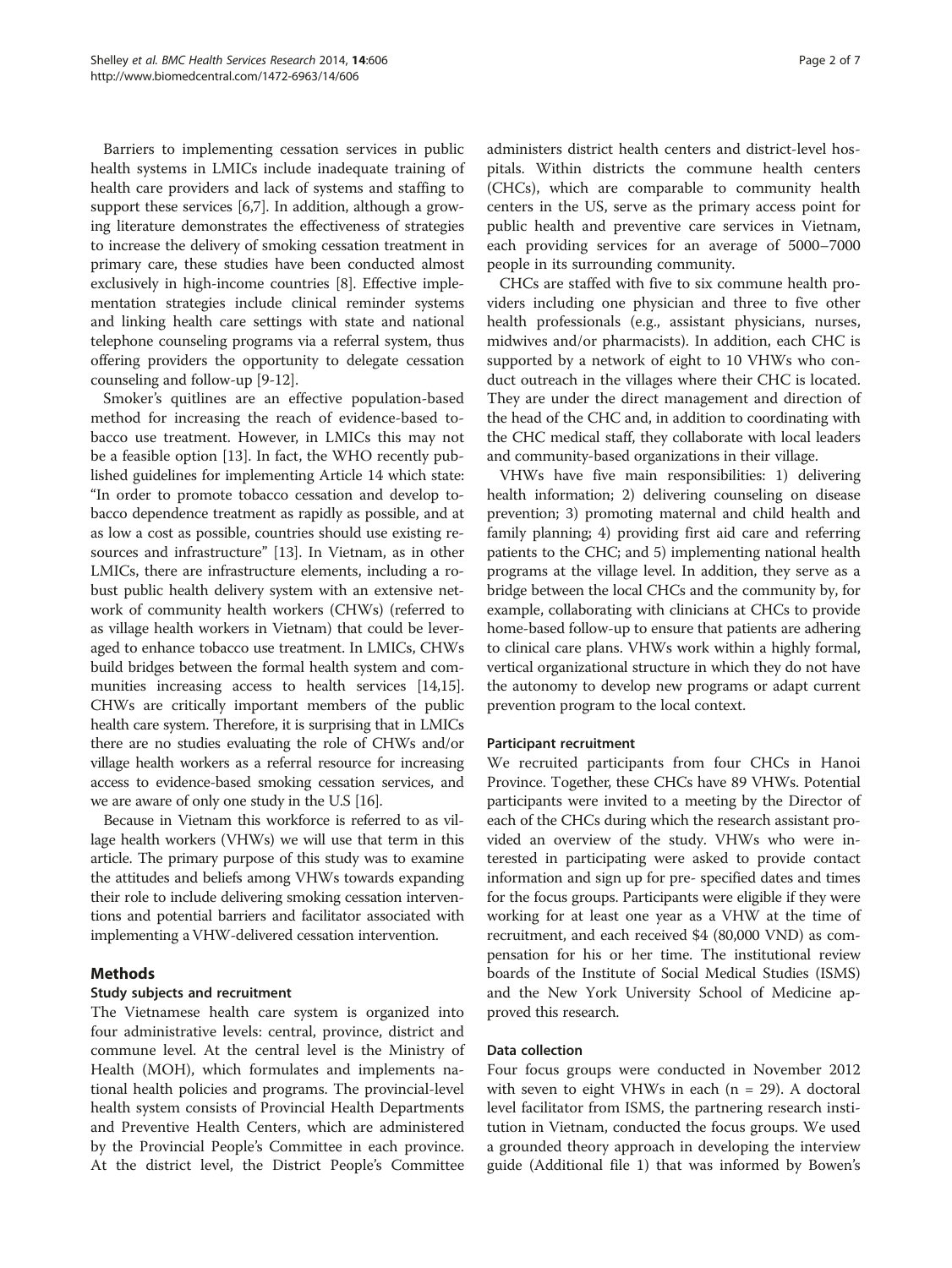key areas of focus for assessing the feasibility of implementing evidence-based interventions or new care processes (e.g., acceptability, practicality) [\[17,18\]](#page-6-0). The guide was developed in English and then translated into Vietnamese by an ISMS translator who is both fluent in Vietnamese and English. The lead investigator in Vietnam, who is bilingual, reviewed the translation. The focus groups began with background questions about VHWs' scope of work, challenges in carrying out their current responsibilities, and their knowledge, attitudes and beliefs about current national and local tobacco control activities, including cessation services. We then explored their attitudes towards expanding their role to include smoking cessation counseling, and the acceptibility and practicality of serving as a referral resource for their CHC colleagues. Finally, we explored the potential barriers and facilitators (e.g. policy, training) related to implementing a VHW-delivered cesstion program. Focus groups were digitally recorded and transcribed verbatim in Vietnamese by ISMS before translating the transcripts into English for analysis.

#### Analysis

Content analysis was conducted by two members of the research team (DS, HP). ATLAS.ti, 6.1, a qualitative analysis software program, was used to facilitate the analysis, but the focus group coding was undertaken manually. Data analysis consisted of a three-level coding process: open coding of all four transcripts by both members of the research team to identify relevant patterns and preliminary codes in the interviews, followed by focused coding to identify clustered concepts and to organize ideas, and finally identification of major themes [\[19-21](#page-6-0)]. Regular discussions between DS and HP were held to achieve consensus on emerging themes from the descriptive to the analytical stages. A final codebook was developed and finalized during this iterative process. All transcripts were then independently coded by the same two research team members.

## Results

#### Participant characteristics

Participants ranged in age from 33 to 67 (mean = 53,  $SD = 8$ ). Thirty five percent of the 27 participants were male. The number of years as a VHW ranged from one to 43 (mean = 22.5,  $SD = 7.1$ ) with 56% in the position for 20 or more years. Forty four percent of the male participants  $(n = 4)$  were current smokers. No female participants reported current tobacco use.

#### Themes

The analysis revealed four major themes: knowledge and beliefs about Vietnam's current tobacco control program, attitudes towards expanding VHWs' role to include cessation services, challenges to implementing VHW-delivered cessation services, and suggestions for addressing barriers. The findings are organized by main themes with sub themes where relevant.

## Theme 1: Knowledge and beliefs about Vietnam's national tobacco control program

Knowledge and beliefs about recent changes in policies and programs: VHWs described recent efforts by the Vietnamese government to implement new tobacco control policies and programs that are consistent with the FCTC. Specific examples included recent smoking bans: "The ban of tobacco use appeared at every public area, including on the public transports." "We also have the ban on smoking in the meetings and workshops." Others described new warning labels and a large scale media campaign: "Information about tobacco cessation is disseminated everywhere".

A few VHWs described examples of inconsistencies in enforcement of smoke-free air policies, "There were no tobacco use at the weddings, but I can see people smoking at the meetings and workshops this year." However, most expressed the belief that the new policies were changing social norms and behaviors. For example, one participant described changes that have occurred at formal events: "Tobacco is not displayed and smoked officially at weddings, funerals, banquets and feasts. This proves that our community's awareness has changed positively." Another participant described changes in individual smoking behaviors as a result of knowledge of the risks of secondary smoke: "They are more aware of the dangers of smoking to other people. They would go outside to smoke or do not smoke at the public areas".

Perceived gaps in national program: Despite an ongoing media campaign to educate the public about the harms of tobacco use, warning labels on cigarette boxes and smoke free air policies, there was consensus among VHWs that there were no programs to help smokers quit. As one VHW further explained, they have not been "assigned" to help smokers quit: "They [public health authorities] have not launched a particular program on tobacco cessation. There is no specific program for us to do." Another participant described the lack of focus on cessation in the mass media messages: "The information broadcasted on mass media focuses on the dangers of tobacco only, not the methods of tobacco cessation." Another noted that in the CHCs cessation was not seen as important as other health issues: "The tobacco issue has not received the attention from the medical staff compared to other issues such as nutrition or other diseases".

Despite the lack of a formal smoking cessation program several VHWs described providing informal advice to community members who smoke. One explained her efforts: "Of course, we still encourage and give advice to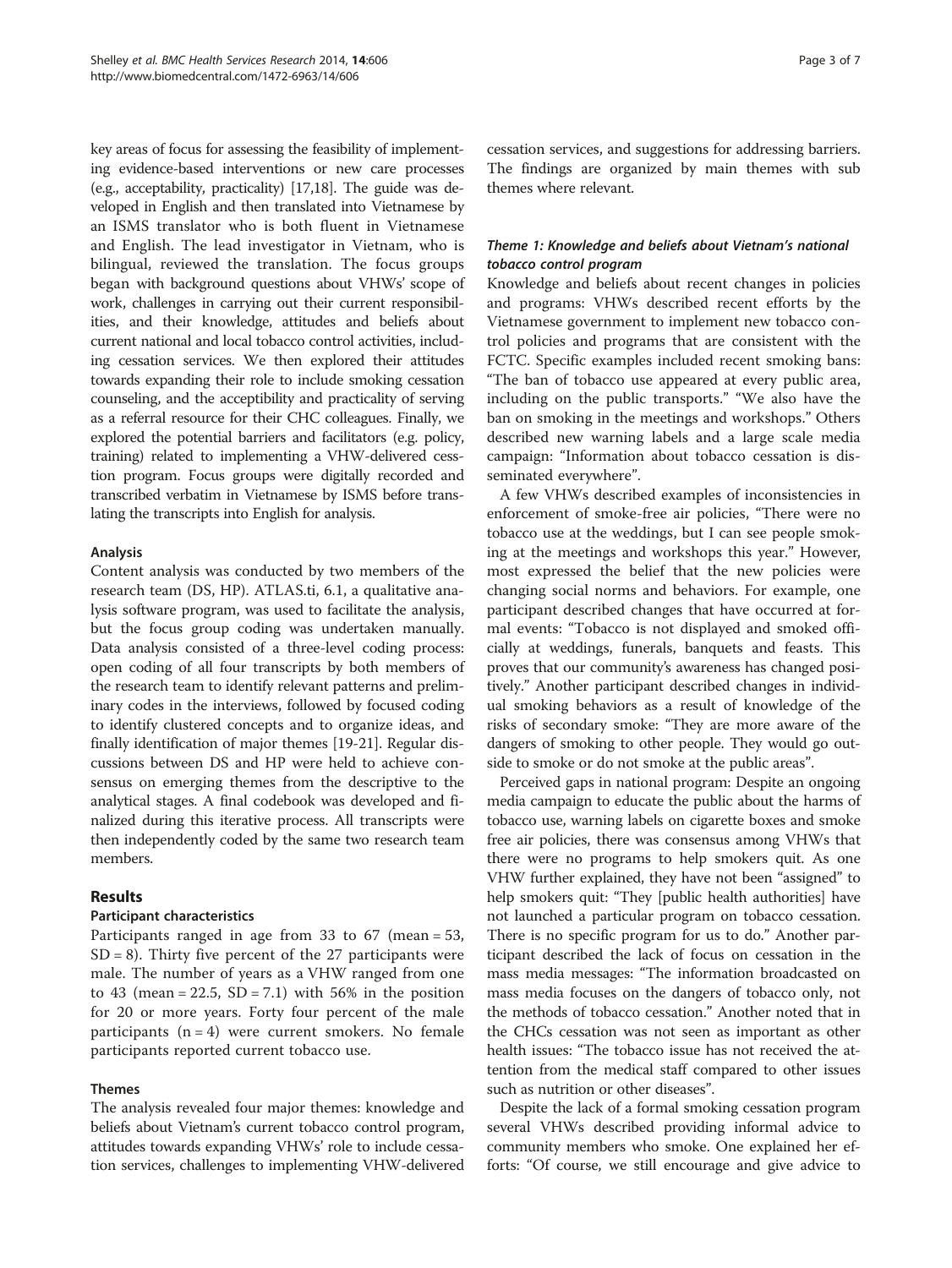smokers to quit if we meet them as it is our duty. We tell them what we know about the dangers of tobacco".

## Theme 2: VHW attitudes towards attitudes towards expanding VHWs' role to include smoking cessation counseling

During the focus groups the facilitator described a potential new model of care for treating patients who use tobacco that would place VHWs in a central role as a referral resource for clinicians in the local CHCs. The model would include training the clinicians to offer smokers brief advice and to refer smokers, who were interested in additional assistance, to VHWs who would be trained to offer education, counseling and information about other community-based cessation services. The focus groups explored VHWs' attitudes towards and acceptability of expanding their role to include smoking cessation and how this additional job responsibility would fit into their current activities.

VHWs uniformly endorsed the program concept, even suggesting that they were more "suitable than their clinical colleagues" to provide more intensive counseling and ongoing cessation assistance outside of the CHC setting: "It is more suitable and effective if we rather than other people working in other departments give counseling to smokers to quit." The belief, among participants, that they were the most appropriate health care worker to offer cessation assistance was consistently linked to their belief that they have a unique relationship with community members. One VHW described the intimate knowledge of the population as an advantage when trying to engage people in preventive services: "We are a great fit to do this program as we are the people who know thoroughly the characteristics of the population at our localities." Another VHW pointed out the deep trust and respect village members have for them: "We have close relationships with people and they trust us. They even ask us for information and advice much more than the health staff at the commune health center".

Most VHWs described cessation counseling and education as consistent with their scope of work. One VHW said: "Working as VHWs, we have the responsibility to protect the public health. This program is not outside that goal." Finally, most indicated confidence in expanding their role: "We have done successfully many other programs such as family planning or keeping sanitation… we have been trained on all of that. If we are trained, we can do this [smoking cessation]".

#### Theme 3: Potential challenges to implementing VHWdelivered cessation services

VHWs described several challenges to implementing a VHW-delivered cessation program. The most commonly described barriers to routinely offering smoking cessation

education and counseling were the current lack of a specific program defined by the Ministry of Health, and their lack of authority to implement cessation workshops or educational events without direction from public health authorities: "We are doing programs directed by senior departments. We do not decide by ourselves about what to do." Another VHW expanded on this theme by describing a lack of policies to support VHW engagement in smoking cessation interventions: "There is no regulation issued by the government or program for us to help smokers to quit. There are no competitions or assessment criteria for such a program. For example, for the immunization program, we need to reach a certain percentage of people having vaccinations. There is no such assessment for the tobacco cessation".

Another challenge is the lack of training: "The job requires us to have comprehensive knowledge and information so that we are able to give people the right information persuasively. We cannot give people effective counseling if we do not understand the issue thoroughly."

Home visits are a central component to implementing prevention priorities. Therefore, as several VHWs indicated, adding this program to their present workload would present challenges because of the extra time needed to conduct after hours home visits with the mostly male smokers who work during the day: "We need to go to their houses outside working hours in order to meet them as they go to work. It takes time." Finally, one VHW noted that cultural beliefs often present barriers to implementing prevention programs: "Even when we select the right people to implement our counseling, we may still fail to do so. It is because they (the client) apply their folk experience instead of our information and knowledge".

## Theme 4: Suggested strategies for addressing potential challenges

Need for support of the government authorities: VHWs provided several recommendations to address the challenges they described. They reiterated the need to have approval from public health authorities to implement cessation interventions. One VHW added that "support would need to go beyond that of the senior departments to include the involvement of staff in the local CHCs".

Need for community collaborators: Several VHWs emphasized the need to gain support from different members of the community including community-based organizations and village leaders: "We need the support from departments and different sectors, first is the head of the village. One person alone cannot do anything".

One participant provided specific examples of potential community partners: "For example, we may invite medical staff to talk about the dangers of tobacco use at the Women Union, Youth Union, Veterans' organization, and the elderly association. We need the support from all of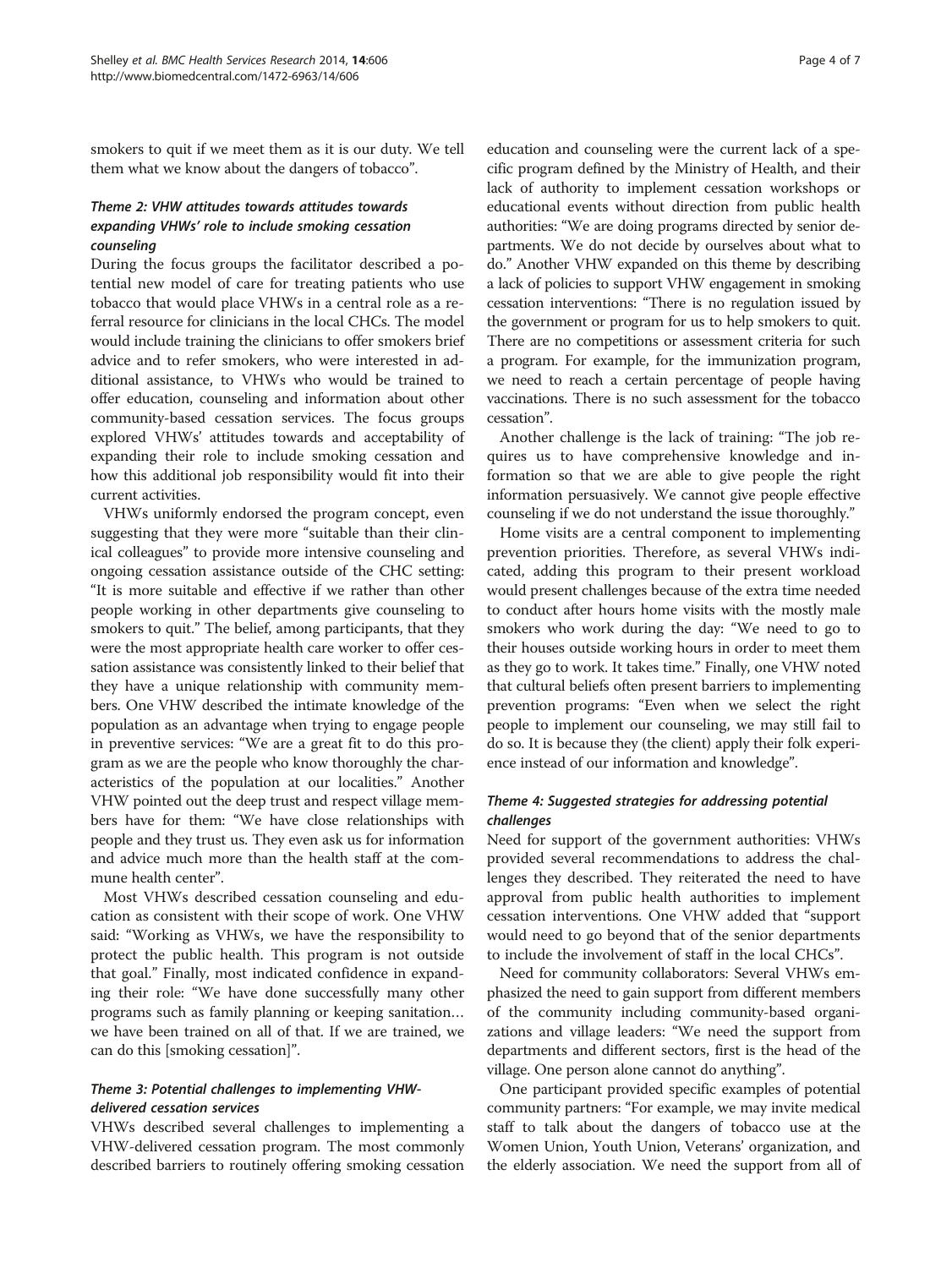those organizations at the same time in disseminating information about tobacco cessation".

Another participant noted the value of having smoking cessation messages reinforced by multiple stakeholder groups including employers: "VHWs alone cannot help smokers to quit. This needs the collaboration and support among many departments, organizations, and authorities. For example, we give smokers' counseling to quit at their locality. They are also advised to do so at their working places. People at the party meeting tell them about the dangers of tobacco as well. By giving counseling to smokers many times at many places, we believe that we can help smokers to quit".

Finally, one participant noted the importance of including family members to support smokers' quit attempts: "We can only talk to smokers one or two times but their family members can talk to them more than that".

Need for training: VHWs provided additional details on the type of training they believed would be helpful which included filling knowledge gaps regarding tobacco use and the need for communication skills. "In order to implement the program of helping smokers to quit, we need to be trained on both knowledge and skills." Another participant agreed that VHWs needed training on how to communicate effectively: "We also need to have skills that we can approach to smokers more closely and effectively so that they would listen to us." Although their current knowledge about smoking cessation is primarily based on their exposure to media campaigns, all of the VHWs expressed confidence that with training they could offer effective interventions: "If we are trained, we can help smokers to quit".

Need for financial support: Several participants mentioned low salaries as one of the challenges of working as a VHW, particularly given their large scope of activities: "The job costs us a lot of time and effort. But we need to hold more than one job to guarantee our family's expense." It was in this context that participants raised the need for financial support as an important factor for enhancing adoption of a new cessation program, including additional salary support for VHWs: "it is good if VHWs can get better remuneration after training".

Incentives for smokers to participate were also viewed as a key component of a successful program: "If we want to invite people to go for a meeting, we need to provide each of them at least 10,000VND; otherwise, they will not go for the next time".

#### **Discussion**

VHWs described their current roles and responsibilities as consistent with offering community- based smoking cessation assistance to CHC patients and village members. They also described what they perceive as particular advantages of expanding their role to include this preventive services compared to their CHC colleagues. These included a deeper knowledge of the social context of smoking than health care providers and the strong trust and respect that village members have for VHWs as advocates for health promotion and disease prevention. VHWs further endorsed the specific referral model we describe in which health care providers would refer smokers to VHWs who would serve as "clinician extenders" offering more intensive treatment outside of the clinic setting.

Although VHW's attitudes toward treating tobacco use were positive, they noted several policy- and organizationlevel barriers to expanding their role. The most commonly cited was that cessation services have not been defined as one of the national prevention priorities. This has several implications including the subsequent lack of training and other resources, and a lack of additional funding and incentives that accompany implementation of these priority programs. Moreover, they repeatedly explained that they and their colleagues in the CHCs do not have the authority to conduct programs without specific directives from the District health Directors and MOH.

As study participants' comments indicate, the gaps in tobacco cessation services in Vietnam are not the result of a lack of commitment to tobacco control. In 2004 the Vietnamese government ratified the FCTC, and in 2012 it enacted an ambitious National Tobacco Control Action Plan (Decision No. 1315/QD-TTg) for the Implementation of the FCTC. As described by VHWs, Vietnam is implementing that plan with comprehensive smoke-free policies and hard-hitting media campaigns that are raising awareness of the dangers of tobacco use and changing social norms. Notably, the Action Plan calls for integrating cessation services into national health and education programs and builds on the MOH 2011 Annual Review which stated that strengthening the national infrastructure to ensure access to evidence-based cessation services is one of the MOH's highest priorities [\[22\]](#page-6-0).

Given the documented commitment to the full range of the FCTC treaty, it is important to ask why, in Vietnam and other LMICs, implementation of Article 14 has lagged behind other components of the treaty. One barrier may be the perception that providing cessation assistance would require an extra level of resources, including system changes and workforce development, not needed to implement smoke-free air policies and media campaigns. Additionally, despite evidence that counseling alone can reduce tobacco use, the emphasis on pharmacotherapy as a core component of treating tobacco use and dependence may also reduce enthusiasm in countries with limited public health resources. Finally, gaps in cessation services may be due to a lack of demonstrable cost-effective models for integrating adequate treatment of tobacco use into routine clinical and preventive service delivery.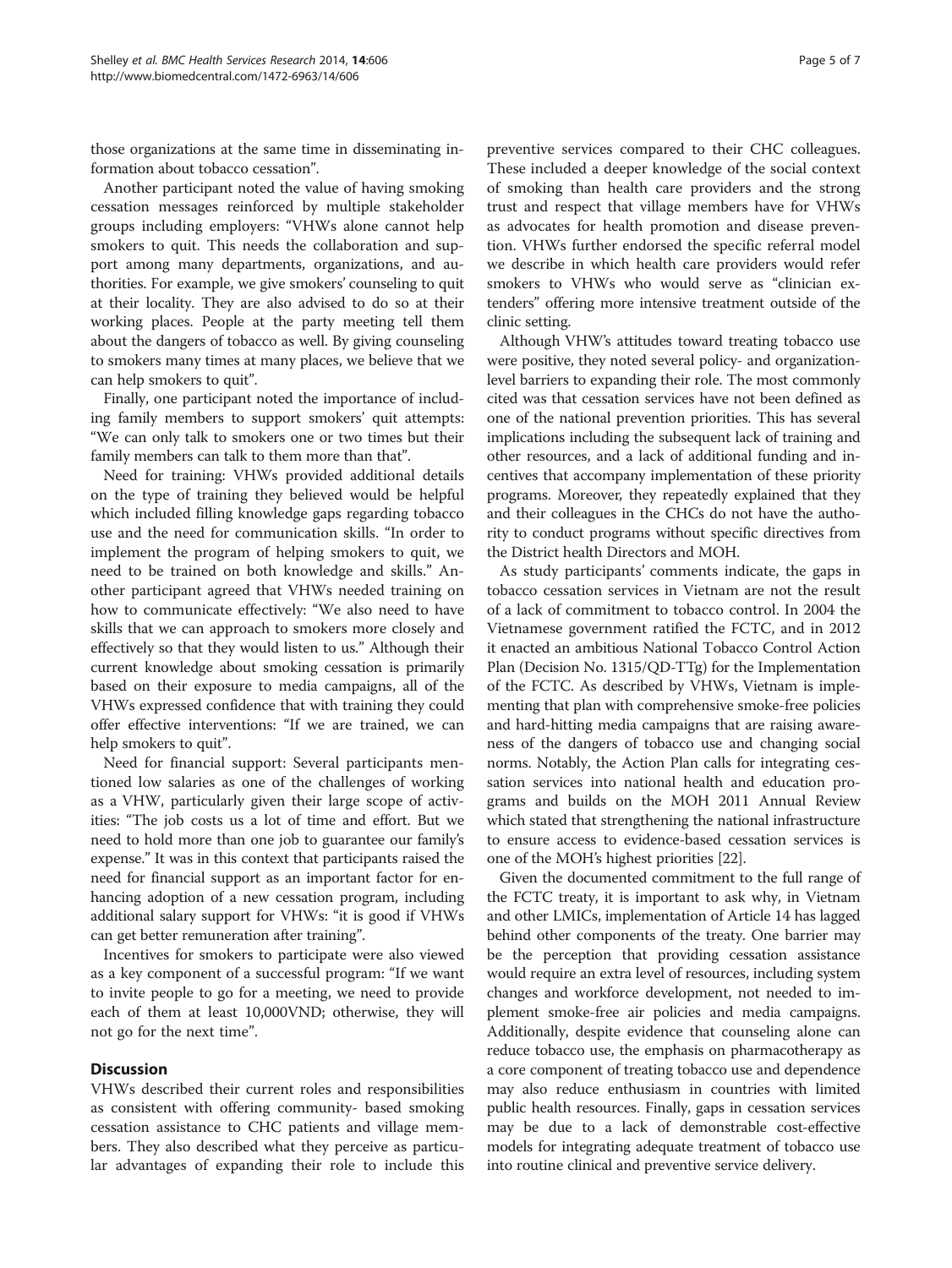<span id="page-5-0"></span>The model we proposed to VHWs in the focus groups is based on a growing literature that demonstrates the benefits of simplifying the provider's role by offering the means and opportunity to delegate additional counseling, in this case to a VHW [\[9](#page-6-0)-[12,23](#page-6-0)]. Similar to models in which smokers are referred by clinicians to national or statewide telephone quitlines, in the proposed model providers would ask about tobacco use, advise patients to quit, and refer them for additional treatment to a network of trained VHWs.

A recent study conducted in Malaysia also supports findings that embedding referral systems in primary care can increase adoption and reach of tobacco use treatment guidelines [[6\]](#page-6-0). This study, conducted in diabetes clinics, found that providing a referral to stand alone cessation clinics motivated clinicians to routinely provide cessation advice. However, the Malaysian model of creating standalone cessation clinics is too expensive to disseminate widely and stands in contrast to recommendations from the WHO's recently published guidelines for implementing Article 14 which state: "In order to promote tobacco cessation and develop tobacco dependence treatment as rapidly as possible and at as low a cost as possible, countries should use existing resources and infrastructure" [\[13\]](#page-6-0).

Consistent with WHO Guidelines for implementing Article 14, a VHW referral model would leverage the existing workforce and offer a potentially sustainable resource for ensuring wide access to treatment for smokers who want to quit. In Vietnam, as in other LMICs, community and village health workers have a strong track record of effectively delivering preventive services and increasing the reach of these programs [[24-27\]](#page-6-0). They are also respected members of their communities, thus their involvement could contribute to changes in community norms regarding tobacco use and long terms sustainability of tobacco control efforts [\[24\]](#page-6-0). Notably, health care providers appear to support a VHW role in treating tobacco use. A survey of health care providers in 23 CHCs in Hanoi found that 90% strongly agreed that they would refer patients to a trained VHW for smoking cessation treatment, and 84% strongly agreed that VHWs could be trained to provide counseling [[28](#page-6-0)].

Other challenges to expanding VHWs' roles to include smoking cessation counseling were noted by focus group participants. These included a need for training that would both expand content knowledge and communication skills, an already heavy work load with salaries that do not necessarily match the time commitment required, and a need to engage other health care providers, community organizations and village leadership in any new smoking cessation initiative. However, next to training, the most commonly described challenge was the lack of a national program to integrate tobacco use treatment into the delivery of preventive services. According to focus group participants,

This study has several limitations. First, the study was conducted with VHWs from urban CHCs. We therefore cannot be sure that the findings are generalizable to more rural settings. However, the scope of the work that the VHWs described, which is consistent, from their perspective, with offering cessation assistance, is standardized nationwide. Given the hierarchical nature of the public health care delivery system, the barriers described would likely apply to settings in other geographic location, but this requires additional confirmation. Second, the transcripts were translated into and coded in English. However, all translations were conducted by a bilingual RA and then reviewed by a second bilingual researcher (Dr. Nguyen). We believe this approach adequately addressed concerns about ensuring "conceptual equivalence" [\[29,30](#page-6-0)].

Our findings suggest that a team approach to treating tobacco use that allows providers to refer smokers to VHWs for further assistance is a promising model for extending the treatment of tobacco use beyond primary care settings and increasing access to evidence-based care. There is an urgent need to test the effectiveness and costeffectiveness of this and other strategies for implementing tobacco use treatment guidelines in order to support and inform national tobacco control policies in Vietnam and other LMICs.

## Conclusions

Tobacco use continues to be the leading global cause of preventable deaths related to non-communicable diseases. Most of these deaths occur in LMICs, and this disparity is expected to widen further over the next several decades. Of the world's 1.25 billion adult smokers, 10% reside within South East Asian Countries [\[31\]](#page-6-0). Therefore, it is critical to develop cost-effective strategies for promoting and disseminating guidelines for treating tobacco use that are adapted to the national context and priorities and leverage existing resources and infrastructure.

#### Additional file

[Additional file 1:](http://www.biomedcentral.com/content/supplementary/s12913-014-0606-1-s1.docx) Village health worker focus groups – moderator's guide.

#### Competing interests

The authors declare that they have no competing interests.

#### Authors' contributions

DS and NN conceived the study, developed the study protocol and focus group guide and wrote the manuscript. LN and NN assisted with oversight of the study locally in Viet Nam, including providing oversight of participant recruitment, conduct of the focus groups and translation of transcripts. NN and HP participated in developing the focus group guide, data analysis and review of the final manuscript. All authors read and approved the final manuscript.